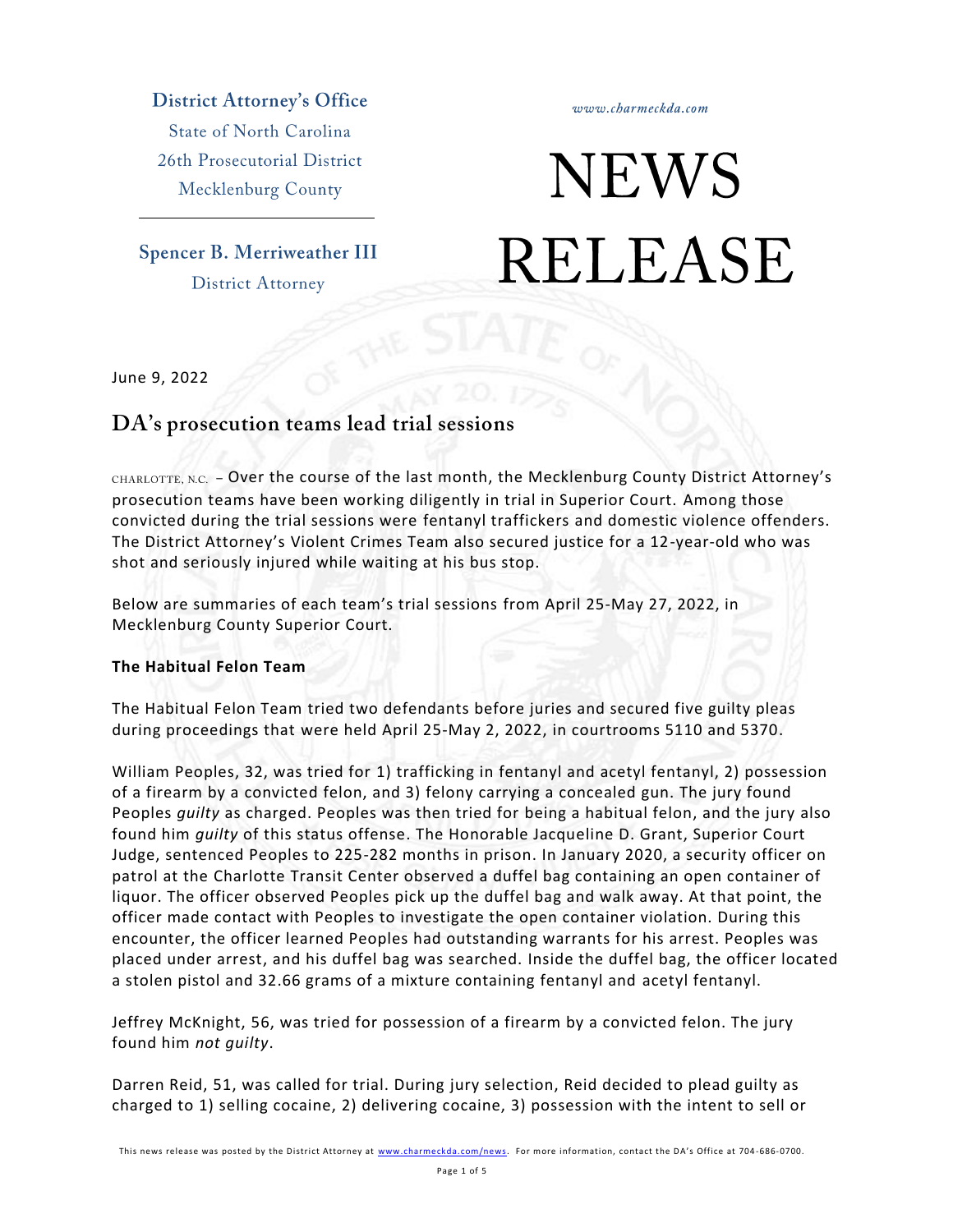deliver cocaine, 4) selling a counterfeit controlled substance, 5) delivering a counterfeit controlled substance, 6) possession with the intent to sell or deliver a counterfeit controlled substance, and 7) two counts of being a habitual felon. The Honorable Jacqueline D. Grant, Superior Court Judge, sentenced Reid to 66-92 months in prison.

Paulnique Earl, 30, pled guilty to 1) 11 counts of breaking or entering a motor vehicle, 2) larceny of a motor vehicle, and 3) being a habitual felon. The Honorable Jacqueline D. Grant, Superior Court Judge, sentenced him to 36-56 months in prison. Earl's prior convictions include common law robbery, attempted felony breaking or entering, and larceny of a motor vehicle.

Garnette Martin, 24, pled guilty to conspiracy to commit robbery with a dangerous weapon. The Honorable Daniel A. Kuehnert, Superior Court Judge, sentenced him to 23-40 months in prison.

Timothy Quintyne, 39, pled guilty to felony breaking or entering. The Honorable Daniel A. Kuehnert, Superior Court Judge, sentenced him to 10-21 months in prison.

Travis Garner, 38, pled guilty to 1) possession with the intent to manufacture, sell, or deliver heroin and 2) possession with the intent to manufacture, sell, or deliver methamphetamine. The Honorable Daniel A. Kuehnert, Superior Court Judge, sentenced him to 9-20 months in prison; that sentence was suspended pending his successful completion of 24 months of supervised probation. As a condition of his probation, Garner must serve 150 days in custody.

#### **Felony Crimes Team**

During a court session that began May 2, 2022, a jury convicted a man of drug trafficking in a trial led by the Felony Crimes Team, which also convicted another four defendants who entered guilty pleas.

Darvin Holliday, 62, was tried for trafficking in fentanyl by possession. The jury found him *guilty* as charged. The Honorable Jacqueline D. Grant, Superior Court Judge, sentenced him to 70-93 months in prison. He was also ordered to pay the mandatory \$50,000 fine.

Adonis Suggs, 24, pled guilty to 1) trafficking in fentanyl by possession, 2) two counts of possession of a firearm by a convicted felon, 3) trafficking in heroin by possession, and 4) trafficking in heroin by transportation. The Honorable Karen Eady -Williams, Superior Court Judge, sentenced Suggs to 90-120 months in prison. He was also ordered to pay the mandatory fine of \$100,000.

Wang Moua, 39, pled guilty to 1) trafficking in methamphetamine by possession, 2) trafficking in methamphetamine by transportation, and 3) maintaining a vehicle/dwelling for controlled substance use. The Honorable Karen Eady-Williams, Superior Court Judge, sentenced Moua to 70-93 months in prison. He was also ordered to pay the mandatory \$50,000 fine.

Henry Douglas, 23, pled guilty to spontaneous racing. The Honorable Karen Eady-Williams, Superior Court Judge, sentenced him to 20 days in the Mecklenburg County Jail; that sentence was suspended pending his successful completion of 12 months of unsupervised probation. He was also ordered to pay a fine.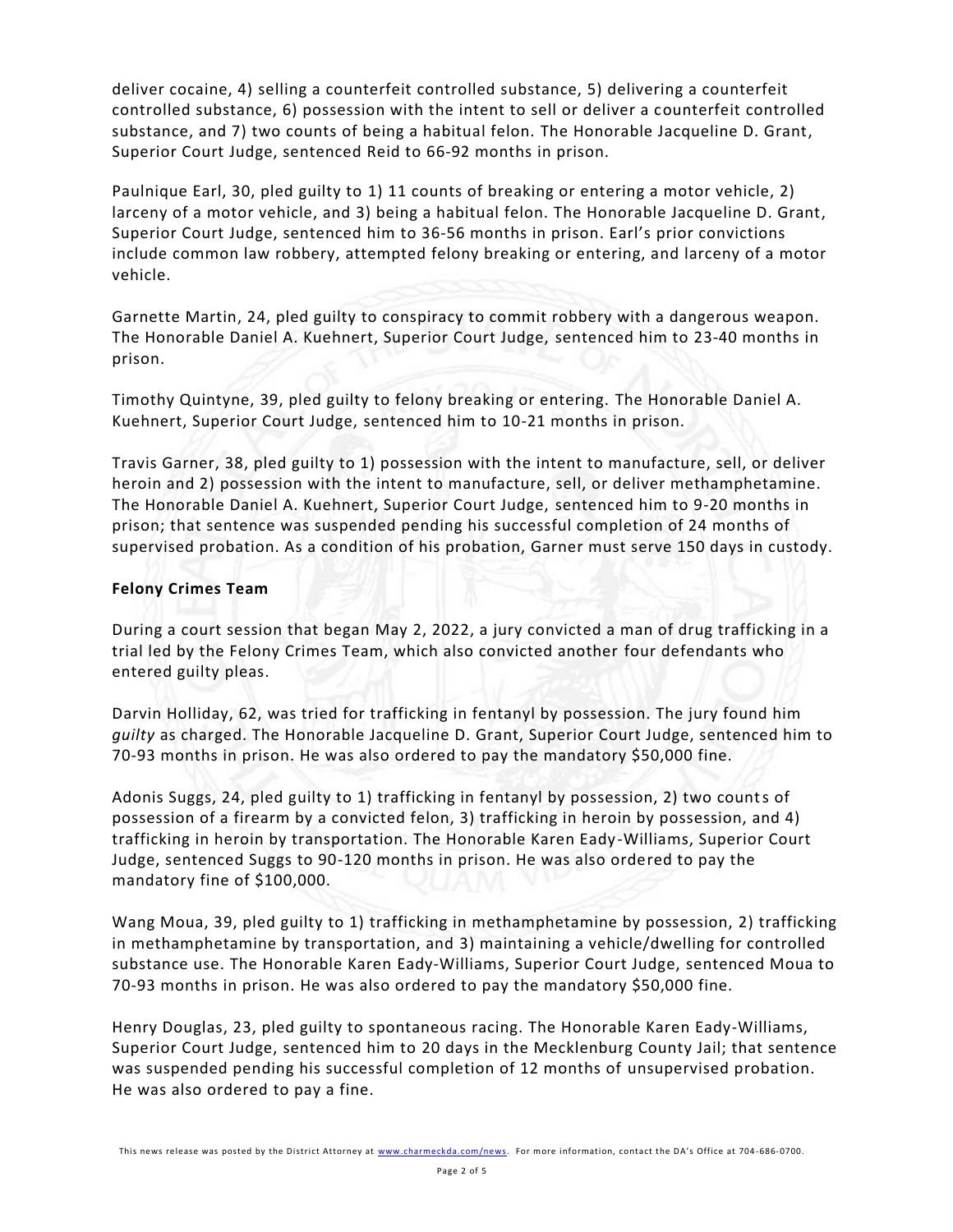Antwon McCrimmon, 31, pled guilty to 1) possession of a firearm by a convicted felon and 2) misdemeanor carrying a concealed gun. The Honorable Karen Eady-Williams, Superior Court Judge, sentenced him to 12-24 months in prison; that sentence was suspended pending his successful completion of 24 months of supervised probation.

#### **Homicide Team**

On May 2, 2022, the Homicide Team called Talvi Moore, 37, for trial. Moore was tried for 1) assault with a deadly weapon with the intent to kill and 2) first-degree murder. After more than two weeks of trial, the jury was unable to reach a unanimous verdict. As a result, The Honorable Karen Eady-Williams, Superior Court Judge, declared a mistrial on May 24, 2022.

#### **Violent Crimes Team**

The Violent Crimes Team held trial sessions during the weeks of May 9 and May 16, 2022. The team tried two defendants, and another six defendants pled guilty.

Rayshawn Daniels, 33, was tried for 1) two counts of attempted first-degree murder, 2) assault with a deadly weapon with the intent to kill, 3) assault with a deadly weapon with the intent to kill inflicting serious injury, 4) assault on a law enforcement officer with a firearm, 5) possession of a firearm by a convicted felon, 6) 10 counts of attempted discharging of a firearm into an occupied vehicle in operation, 7) discharging a firearm into an occupied vehicle in operation, and 8) two counts of discharging a firearm into an occupied property. Based on evidence presented at trial, the State dismissed the charge of discharging a firearm into an occupied vehicle in operation, as well as the two counts of discharging a firearm into occupied property. Then, the jury found Daniels *guilty* of all remaining charges. The jury also found that Daniels possessed a bulletproof vest during the commission of the felonies, which enhances the class of the offenses. The Honorable Lisa C. Bell, Superior Court Judge, sentenced Daniels to a total of 600-744 months in prison. In September 2018, Daniels fired gunshots at someone, but in the process, he shot a 12-year-old who was waiting at his bus stop on Reagan Drive in Charlotte. The child was seriously injured. A Mecklenburg County Sheriff's Office deputy heard the shooting and saw Daniels standing over a man, trying to kill him. When Daniels jumped into a vehicle with others to flee, the deputy pursued the car. During the pursuit, Daniels shot at the deputy at least 10 times. Eventually, the suspect vehicle stopped, and its occupants fled. Law enforcement located Daniels nearby, and along his flightpath, deputies discovered a firearm with an extended magazine, as well as a bulletproof vest. Forensic evidence connected that gun to the shooting and to the defendant.

Adonijah Suggs, 23, was tried for 1) four counts of discharging a weapon into an occupied dwelling, 2) felony breaking or entering, and 3) possession of a firearm by a convicted felon. A jury found Suggs *guilty* of four counts of discharging a weapon into an occupied dwelling and felony breaking or entering. The jury found him *not guilty* of possession of a firearm by a convicted felon. The Honorable Gale M. Adams, Superior Court Judge, sentenced Suggs to 120-156 months in prison.

Isaiah Bethea, 20, pled guilty to 1) two counts of robbery with a dangerous weapon, 2) conspiracy to commit robbery with a dangerous weapon, 3) two counts of possession of a firearm by a convicted felon and 4) possession of a stolen firearm. The Honorable Gale M. Adams, Superior Court Judge, sentenced Bethea to 84-113 months in prison.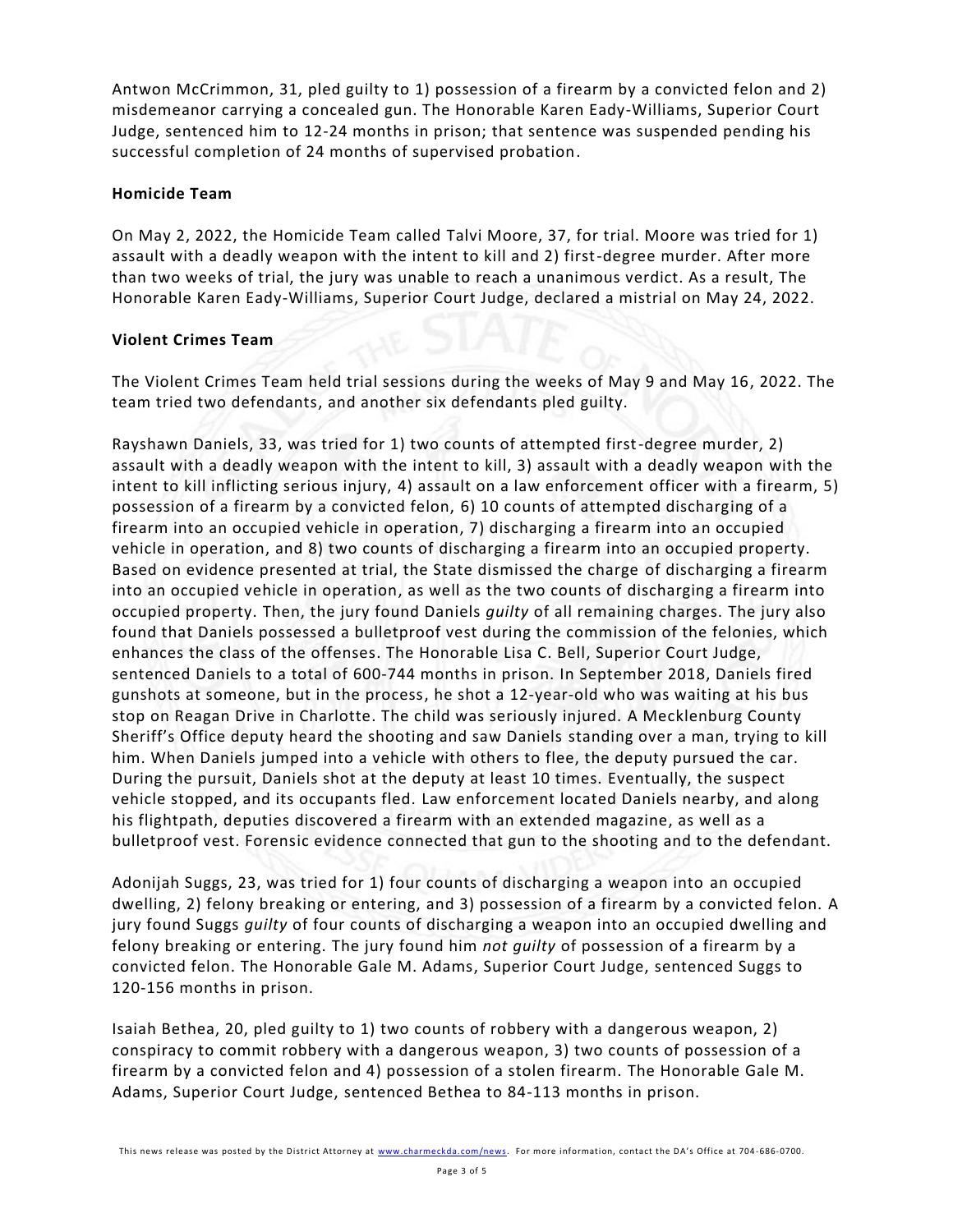Jordan Graham, 25, pled guilty to 1) second-degree kidnapping and 2) possession of a firearm by a convicted felon. The Honorable Gale M. Adams, Superior Court Judge, sentenced Graham to 44-65 months in prison.

LaQuan Hoe, 29, pled guilty to 1) two counts of possession of a firearm by a convicted felon and 2) felony flee to elude arrest with a motor vehicle. The Honorable Lisa C. Bell, Superior Court Judge, sentenced Hoe to 15-27 months in prison. He was also sentenced to an additional 27-51 months in prison; those sentences were suspended pending his succ essful completion of 36 months of supervised probation.

Leon Moses, 23, pled guilty to 1) possession of a firearm by a convicted felon and 2) misdemeanor carrying a concealed gun. The Honorable Gale M. Adams, Superior Court Judge, sentenced Moses to 9-20 months in prison.

Darron Mills, 24, pled guilty to 1) robbery with a dangerous weapon and 2) conspiracy to commit robbery with a dangerous weapon. The Honorable Gale M. Adams, Superior Court Judge, found extraordinary mitigation in this case and sentenced Mills to 51-74 months in prison; that sentence was suspended pending his successful completion of 24 months of supervised probation. As a condition of his probation, Mills must serve 180 days in custody.

Jarrell Waddell, 30, pled guilty to misdemeanor flee to elude arrest with a motor vehicle. The Honorable Lisa C. Bell, Superior Court Judge, sentenced Waddell to 12 days in the Mecklenburg County Jail.

## **Special Victims Team**

During the week of May 23, 2022, the Special Victims Team called one case for trial. In addition to securing guilty pleas in other domestic violence cases, the team also assisted the DA's Misdemeanor Appeals Team by handling a number of misdemeanor cases that had been appealed to Superior Court, as allowed by state law.

Carlos Easter, 42, was tried for 1) three counts of failure to register as a sex offender and 2) possession of a firearm by a convicted felon. During the trial, Easter pled guilty to three counts of misdemeanor obstruction of justice. The Honorable David A. Phillips, Superior Court Judge, sentenced him to 2 days in the Mecklenburg County Jail.

Cregg Singleton, 50, pled guilty to 1) two counts of assault with a deadly weapon with the intent to kill, 2) discharging a weapon into an occupied dwelling, and 3) discharging a weapon into an occupied vehicle. The Honorable Reggie E. McKnight, Superior Court Judge, sentenced him to 58-82 months in prison.

Rajai Strickland, 36, pled guilty to 1) assault with a deadly weapon inflicting serious injury, 2) felony habitual misdemeanor assault, and 3) interfering with an electronic monitoring device. The Honorable David A. Phillips, Superior Court Judge, sentenced Strickland to 35-54 months in prison.

Melvin Chambers, 50, pled guilty to felony habitual misdemeanor assault. The Honorable David A. Phillips, Superior Court Judge, sentenced Chambers to 12-24 months in prison; that sentence was suspended pending his successful completion of 24 months of supervised